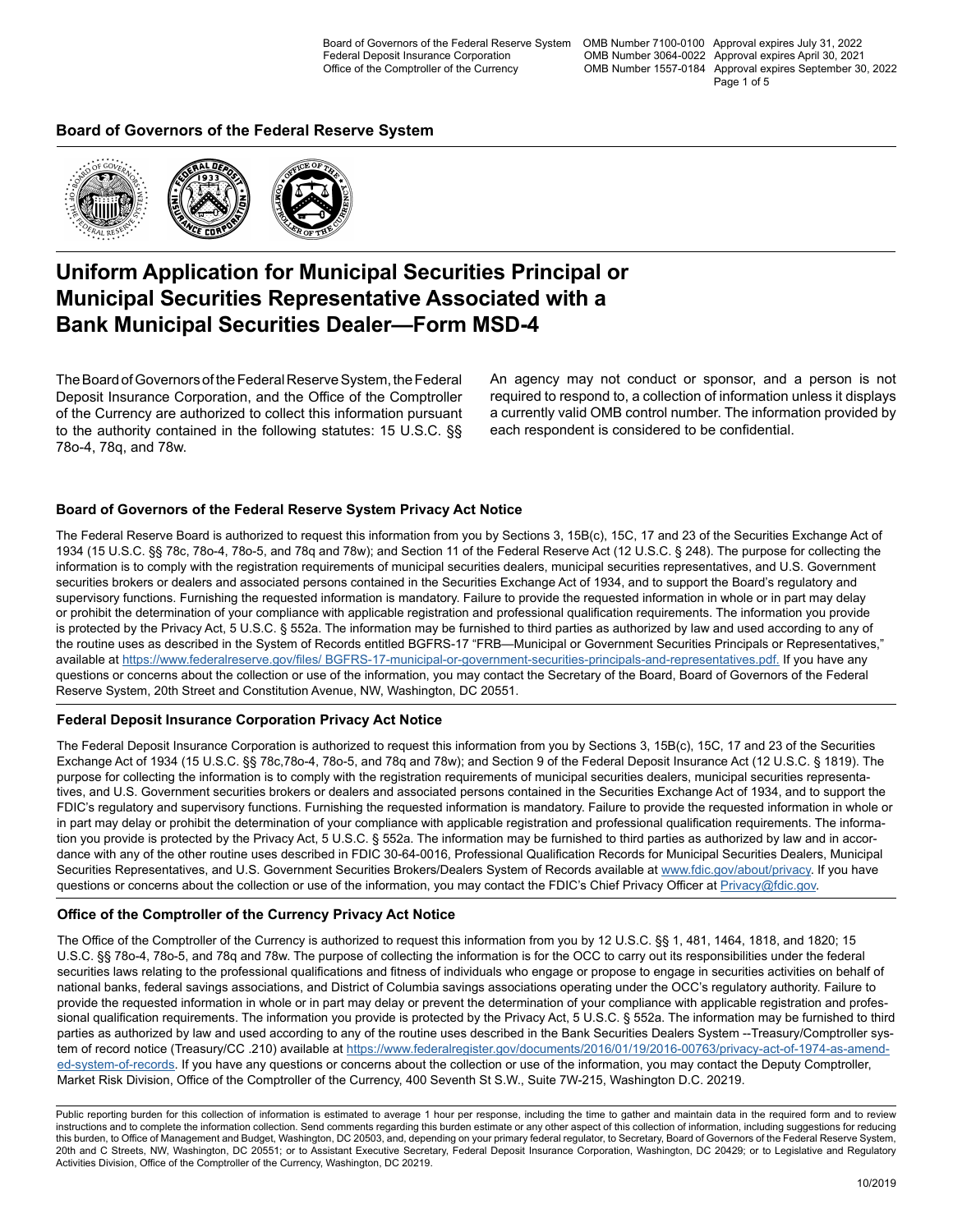## **Uniform Application for Municipal Securities Principal or Municipal Securities Representative Associated with a Bank Municipal Securities Dealer**

1. Applicant Name:

| Last                                           |                                                                                                                                                                                   | First    | Middle (if none, write "N/A")                                                                                                                                                                                                                                         |  |                         |
|------------------------------------------------|-----------------------------------------------------------------------------------------------------------------------------------------------------------------------------------|----------|-----------------------------------------------------------------------------------------------------------------------------------------------------------------------------------------------------------------------------------------------------------------------|--|-------------------------|
| 2. Bank Municipal Securities Dealer:           |                                                                                                                                                                                   |          | 3. Office of Employment Applicant:                                                                                                                                                                                                                                    |  |                         |
| А.                                             |                                                                                                                                                                                   |          |                                                                                                                                                                                                                                                                       |  |                         |
| Name                                           |                                                                                                                                                                                   |          | Name                                                                                                                                                                                                                                                                  |  |                         |
| В.                                             |                                                                                                                                                                                   |          | 4. Date of Employment with MSD:                                                                                                                                                                                                                                       |  |                         |
| <b>Registration Number</b>                     |                                                                                                                                                                                   |          |                                                                                                                                                                                                                                                                       |  |                         |
| C.                                             |                                                                                                                                                                                   |          |                                                                                                                                                                                                                                                                       |  |                         |
| <b>Main Street Address</b>                     |                                                                                                                                                                                   |          | Month/Day/Year                                                                                                                                                                                                                                                        |  |                         |
| City                                           | State                                                                                                                                                                             | Zip Code |                                                                                                                                                                                                                                                                       |  |                         |
| 5. To be filed with the following (check one): |                                                                                                                                                                                   |          |                                                                                                                                                                                                                                                                       |  |                         |
|                                                | Board of Governors of the Federal Reserve System                                                                                                                                  |          | Federal Deposit Insurance Corporation □ Comptroller of the Currency                                                                                                                                                                                                   |  |                         |
|                                                | 6. Types(s) of Qualification Requested (check all that apply):                                                                                                                    |          |                                                                                                                                                                                                                                                                       |  |                         |
|                                                | <b>Municipal Securities Representative</b>                                                                                                                                        |          | <b>Municipal Securities Principal</b>                                                                                                                                                                                                                                 |  |                         |
|                                                | □ Municipal Securities Sales Limited Representative                                                                                                                               |          | <b>Government Securities Representative</b>                                                                                                                                                                                                                           |  |                         |
|                                                | □ Municipal Securities Fund Sales Limited Representative                                                                                                                          |          | <b>Government Securities Supervisor</b>                                                                                                                                                                                                                               |  |                         |
|                                                |                                                                                                                                                                                   |          |                                                                                                                                                                                                                                                                       |  |                         |
|                                                |                                                                                                                                                                                   |          | 7. It is anticipated that the applicant will perform the following functions in the capacity indicated (check all that apply):                                                                                                                                        |  | <b>CAPACITY</b>         |
|                                                |                                                                                                                                                                                   |          |                                                                                                                                                                                                                                                                       |  | Non-                    |
|                                                |                                                                                                                                                                                   |          |                                                                                                                                                                                                                                                                       |  | Supervisory Supervisory |
|                                                | A. Underwriting, trading or sales of municipal securities                                                                                                                         |          |                                                                                                                                                                                                                                                                       |  |                         |
|                                                |                                                                                                                                                                                   |          | B. Financial advisory or consultant services for issuers in connection with issuance of municipal securities                                                                                                                                                          |  |                         |
|                                                | described in items 7.A and 7.B above                                                                                                                                              |          | C. Research or investment advice with respect to municipal securities in connection with the activities                                                                                                                                                               |  |                         |
|                                                |                                                                                                                                                                                   |          | D. Activities other than those specifically mentioned that involve communication directly or indirectly with public                                                                                                                                                   |  |                         |
|                                                | investors in municipal securities in connection with the activities described in items 7.A and 7.B above                                                                          |          |                                                                                                                                                                                                                                                                       |  |                         |
|                                                | E. Processing and clearing activities with respect to municipal securities                                                                                                        |          |                                                                                                                                                                                                                                                                       |  |                         |
|                                                | F. Maintenance of records involving activities described in items 7.A through 7.E above<br>G. Training of municipal securities principals or municipal securities representatives |          |                                                                                                                                                                                                                                                                       |  |                         |
|                                                |                                                                                                                                                                                   |          |                                                                                                                                                                                                                                                                       |  |                         |
|                                                |                                                                                                                                                                                   |          | 8. For the purpose of verifying the information furnished on this application by the applicant named in item 1 above, this institution has                                                                                                                            |  |                         |
|                                                |                                                                                                                                                                                   |          | made inquiry of all employers of the applicant during the immediately preceding three years, as set forth below, concerning the<br>accuracy and completeness of the information provided, and concerning the record and reputation of the applicant as related to the |  |                         |
|                                                | ability to perform the duties for which employed or to be employed.                                                                                                               |          |                                                                                                                                                                                                                                                                       |  |                         |
|                                                | Person Contacted                                                                                                                                                                  |          |                                                                                                                                                                                                                                                                       |  |                         |
| Employer                                       |                                                                                                                                                                                   |          | Name                                                                                                                                                                                                                                                                  |  | Position                |
|                                                |                                                                                                                                                                                   |          |                                                                                                                                                                                                                                                                       |  |                         |
|                                                |                                                                                                                                                                                   |          |                                                                                                                                                                                                                                                                       |  |                         |
|                                                |                                                                                                                                                                                   |          |                                                                                                                                                                                                                                                                       |  |                         |

**Acceptance of this form for filing shall not constitute any finding that the information submitted herein is true, current, complete, or not misleading. Intentional misstatements or omissions of fact may constitute federal criminal violations. (See 18 U.S.C. §§ 1001 and 1005, and 15 U.S.C.78ff.)**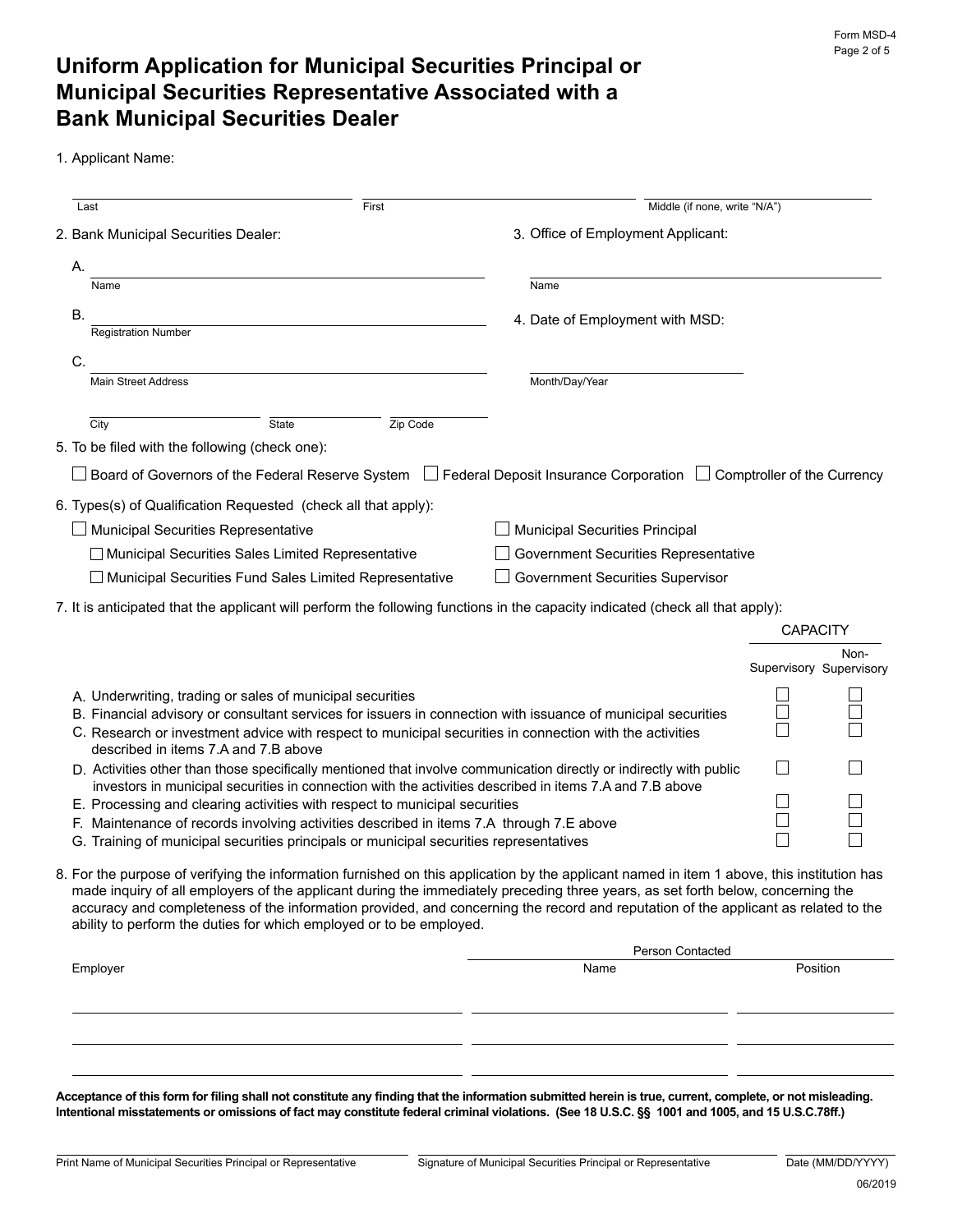## **Personal History of Applicant**

17.

| 9.  |                                              |       |          | 10. |                 |
|-----|----------------------------------------------|-------|----------|-----|-----------------|
|     | Name (Last, First, Middle)                   |       |          |     | Not applicable. |
| 11. |                                              |       |          | 13. |                 |
|     | <b>Resident Street Address</b>               |       |          |     | Not applicable. |
| 12. |                                              |       |          | 14. |                 |
|     | City                                         | State | Zip Code |     | Not applicable. |
|     | 15. Any other name ever used by which known: |       |          |     |                 |

16. EMPLOYMENT AND EDUCATION HISTORY. The following is a complete, consecutive statement of all my employment for the past ten years starting with my immediately previous employer. (Include full- and part-time work, self employment, military service, unemployment, and full-time education.) For each period of employment, list the position held at the time of leaving employment.

| Name of Employer and<br>Complete Address                                                                                                                  | Type of<br><b>Business</b> | From<br>(MM/YYYY) | To<br>(MM/YYYY) | Position<br>Held | Full-time or<br>Part-time | Reason for<br>Leaving |
|-----------------------------------------------------------------------------------------------------------------------------------------------------------|----------------------------|-------------------|-----------------|------------------|---------------------------|-----------------------|
|                                                                                                                                                           |                            |                   |                 |                  |                           |                       |
|                                                                                                                                                           |                            |                   |                 |                  |                           |                       |
|                                                                                                                                                           |                            |                   |                 |                  |                           |                       |
|                                                                                                                                                           |                            |                   |                 |                  |                           |                       |
|                                                                                                                                                           |                            |                   |                 |                  |                           |                       |
|                                                                                                                                                           |                            |                   |                 |                  |                           |                       |
| 7. RESIDENTIAL HISTORY.                                                                                                                                   |                            |                   |                 |                  |                           |                       |
| The following is a complete, consecutive statement of all my residential addresses for the past five years starting with my current residence:<br>Address |                            |                   |                 |                  | From<br>(MM/YYYY)         | To<br>(MM/YYYY)       |

| Street         |                 | City/Town |         |  |       |
|----------------|-----------------|-----------|---------|--|-------|
| State/Province | Zip/Postal Code |           | Country |  |       |
| Street         |                 | City/Town |         |  |       |
| State/Province | Zip/Postal Code |           | Country |  |       |
| Street         |                 | City/Town |         |  |       |
| State/Province | Zip/Postal Code |           | Country |  |       |
| Street         |                 | City/Town |         |  |       |
| State/Province | Zip/Postal Code |           | Country |  | 0.212 |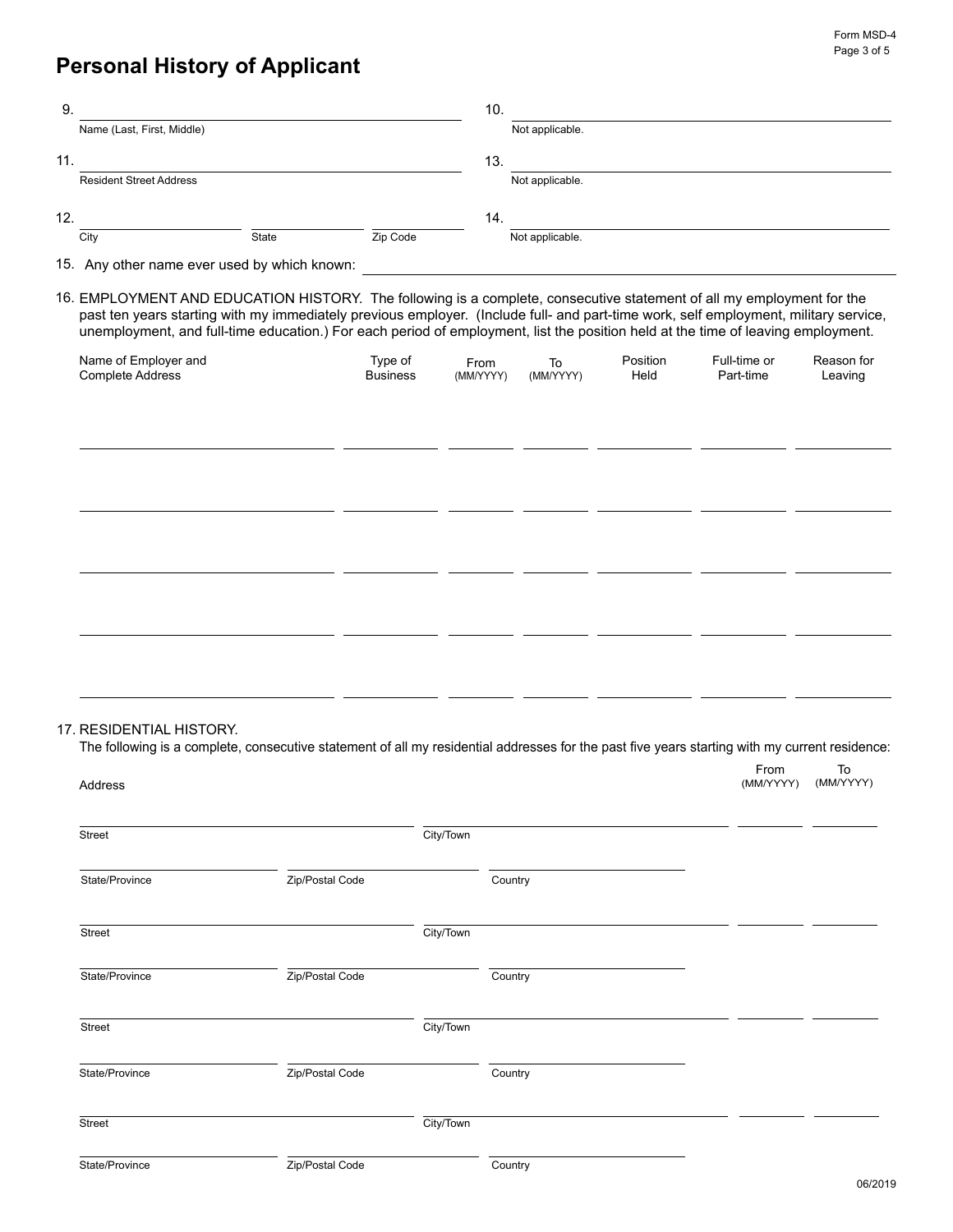# **Personal History of Applicant—Continued**

| 18. A. Have you ever taken a qualification examination for municipal securities principals, municipal securities<br>representatives, or financial and operations principals prescribed by the Municipal Securities |                                                                                                                                                                                                                                                                                                                                                                                                                                                       |                                                                                                                                                                                                                                                                                                                                                                                                                                                                                                                                                                                                                                                                                                                                                                                                                    |                                                |            | No        |  |
|--------------------------------------------------------------------------------------------------------------------------------------------------------------------------------------------------------------------|-------------------------------------------------------------------------------------------------------------------------------------------------------------------------------------------------------------------------------------------------------------------------------------------------------------------------------------------------------------------------------------------------------------------------------------------------------|--------------------------------------------------------------------------------------------------------------------------------------------------------------------------------------------------------------------------------------------------------------------------------------------------------------------------------------------------------------------------------------------------------------------------------------------------------------------------------------------------------------------------------------------------------------------------------------------------------------------------------------------------------------------------------------------------------------------------------------------------------------------------------------------------------------------|------------------------------------------------|------------|-----------|--|
|                                                                                                                                                                                                                    | If Yes, state below the type of examination and the approximate date taken.                                                                                                                                                                                                                                                                                                                                                                           |                                                                                                                                                                                                                                                                                                                                                                                                                                                                                                                                                                                                                                                                                                                                                                                                                    |                                                |            |           |  |
|                                                                                                                                                                                                                    | Type of Examination<br>Approximate Date<br><u> 1989 - John Stein, Amerikaansk politiker (</u>                                                                                                                                                                                                                                                                                                                                                         |                                                                                                                                                                                                                                                                                                                                                                                                                                                                                                                                                                                                                                                                                                                                                                                                                    |                                                |            | (MM/YYYY) |  |
|                                                                                                                                                                                                                    | Type of Examination<br>Approximate Date                                                                                                                                                                                                                                                                                                                                                                                                               |                                                                                                                                                                                                                                                                                                                                                                                                                                                                                                                                                                                                                                                                                                                                                                                                                    |                                                |            | (MM/YYYY) |  |
|                                                                                                                                                                                                                    | B. Have you ever been exempt from or received a waiver of the requirement to take and pass an                                                                                                                                                                                                                                                                                                                                                         |                                                                                                                                                                                                                                                                                                                                                                                                                                                                                                                                                                                                                                                                                                                                                                                                                    |                                                |            | ⊿ No      |  |
|                                                                                                                                                                                                                    |                                                                                                                                                                                                                                                                                                                                                                                                                                                       | If Yes, state below the type of examination and the approximate date taken.                                                                                                                                                                                                                                                                                                                                                                                                                                                                                                                                                                                                                                                                                                                                        |                                                |            |           |  |
|                                                                                                                                                                                                                    |                                                                                                                                                                                                                                                                                                                                                                                                                                                       | Type of Examination                                                                                                                                                                                                                                                                                                                                                                                                                                                                                                                                                                                                                                                                                                                                                                                                | Basis for Exemption or Waiver Approximate Date | (MM/YYYY)  |           |  |
|                                                                                                                                                                                                                    | Basis for Exemption or Waiver Approximate Date<br>Type of Examination                                                                                                                                                                                                                                                                                                                                                                                 |                                                                                                                                                                                                                                                                                                                                                                                                                                                                                                                                                                                                                                                                                                                                                                                                                    |                                                |            | (MM/YYYY) |  |
|                                                                                                                                                                                                                    |                                                                                                                                                                                                                                                                                                                                                                                                                                                       |                                                                                                                                                                                                                                                                                                                                                                                                                                                                                                                                                                                                                                                                                                                                                                                                                    |                                                | $\Box$ Yes | No        |  |
|                                                                                                                                                                                                                    |                                                                                                                                                                                                                                                                                                                                                                                                                                                       | If the answer to any of the following questions is Yes, attach complete details:                                                                                                                                                                                                                                                                                                                                                                                                                                                                                                                                                                                                                                                                                                                                   |                                                |            |           |  |
|                                                                                                                                                                                                                    |                                                                                                                                                                                                                                                                                                                                                                                                                                                       | 20. Have you ever been refused coverage under a fidelity bond or has any surety company paid out any funds                                                                                                                                                                                                                                                                                                                                                                                                                                                                                                                                                                                                                                                                                                         |                                                |            | No        |  |
|                                                                                                                                                                                                                    |                                                                                                                                                                                                                                                                                                                                                                                                                                                       | 21. Have you ever been denied membership, registration, license, permit, or certification by any federal or state<br>securities or federal or state bank regulatory agency, any national securities exchange, registerd securities                                                                                                                                                                                                                                                                                                                                                                                                                                                                                                                                                                                 |                                                | $\Box$ Yes | No.       |  |
|                                                                                                                                                                                                                    |                                                                                                                                                                                                                                                                                                                                                                                                                                                       | 22. Has any disciplinary action ever been taken against you, or any sanction imposed upon you, including any<br>finding that you were a cause of any disciplinary action or violated any law, rule or regulation or were an<br>aider, abettor, or co-conspirator in any such violation, by any federal or state securities or federal or state<br>bank regulatory agency, any national securities exchange, registered securities association, or registered                                                                                                                                                                                                                                                                                                                                                       |                                                |            | No        |  |
|                                                                                                                                                                                                                    | 23. While you were associated in any capacity with any broker, dealer or municipal securities dealer:                                                                                                                                                                                                                                                                                                                                                 |                                                                                                                                                                                                                                                                                                                                                                                                                                                                                                                                                                                                                                                                                                                                                                                                                    |                                                |            |           |  |
|                                                                                                                                                                                                                    |                                                                                                                                                                                                                                                                                                                                                                                                                                                       |                                                                                                                                                                                                                                                                                                                                                                                                                                                                                                                                                                                                                                                                                                                                                                                                                    |                                                |            | No        |  |
|                                                                                                                                                                                                                    |                                                                                                                                                                                                                                                                                                                                                                                                                                                       | B. Was your membership in any national securities exchange, registered securities association, or registered<br>clearing agency denied, suspended, or revoked, or was it expelled from any such organization? $\Box$ Yes                                                                                                                                                                                                                                                                                                                                                                                                                                                                                                                                                                                           |                                                |            | No        |  |
|                                                                                                                                                                                                                    | 24. Has any permanent or temporary injunction (including a cease and desist order) ever been entered against<br>you enjoining conduct as an investment advisor, underwriter, broker, dealer or municipal securities dealer<br>or as an affiliated person of any investment company, bank dealer, or municipal securities dealer or as an<br>affiliated person of any investment company, bank, insurance company, or enjoining any conduct related to |                                                                                                                                                                                                                                                                                                                                                                                                                                                                                                                                                                                                                                                                                                                                                                                                                    |                                                |            | ⊥ No      |  |
|                                                                                                                                                                                                                    |                                                                                                                                                                                                                                                                                                                                                                                                                                                       | 25. Have you been convicted within the past ten years of any felony or misdemeanor: (i) involving the purchase<br>or sale of any security, the taking of a false oath, the making of a false report, bribery, perjury, burglary, or<br>conspiracy to commit any such offense; (ii) arising out of the conduct of the business of a broker, dealer,<br>municipal securities dealer, investment adviser, bank, insurance company, or fiduciary; (iii) involving<br>larceny, theft, robbery, extortion, forgery, counterfeiting, fraudulent concealment, embezzlement, fraudulent<br>conversion, or misappropriation of funds or securities; (iv) involving crimes of concealment of assets, false<br>oaths or claims, bribery in a bankruptcy proceeding, mail fraud, fraud by wire (including telephone, telegraph, |                                                | $\Box$ Yes | No        |  |